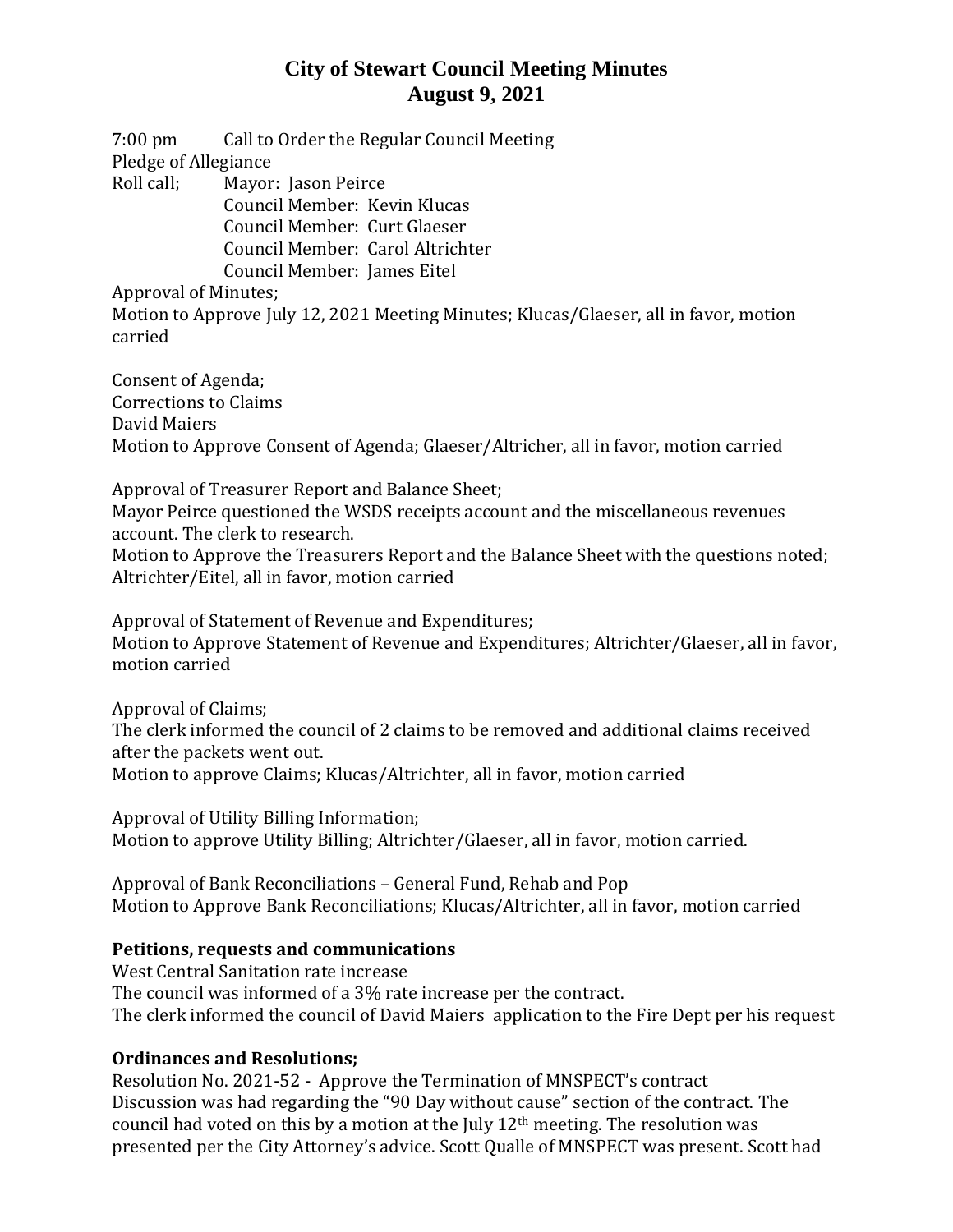## **City of Stewart Council Meeting Minutes August 9, 2021**

sent responses to complaints on July 19, 2021 that were included in the packets. Scott questioned why a permit from 2007 was being included in the discussion of complaints. Council member Glaeser stated that it was to show a pattern.

Motion to approve Resolution No 2021-52; Glaeser/Eitel, 3-2 vote, motion carried. Members polled, Peirce-yea, Altrichter-ney, Eitel-yea, Klucas-ney, Glaeser-yea

Resolution No. 2021-53 – Approve Employee Request for Vacation/Sick Time Payout Per City policy you must leave employment in good standing to receive vacation/sick payout.

Motion to Deny Resolution No 2021-53; Glaeser/Altrichter, all in favor, motion carried Members polled, Peirce-yea, Altrichter-yea, Eitel-yea, Klucas-yea, Glaeser-yea

Resolution No. 2021-54 – Approval of a Donation from United Farmer's Cooperative Motion to Approve Resolution No. 2021-54; Altrichter/Glaeser, all in favor, motion carried Members polled, Peirce-yea, Altrichter-yea, Eitel-yea, Klucas-yea, Glaeser-yea

Resolution No. 2021-55 – Approve Request for refund of STWR fees

Discussion regarding suspending the STWR fee until further research into the calculations can be completed.

Motion to approve Resolution No 2021-55 with the addition to suspend the STWR fee; Altrichter/Eitel, all in favor, motion carried.

Members polled, Peirce-yea, Altrichter-yea, Eitel-yea, Klucas-yea, Glaeser-yea

Resolution No. 2021-57 – Approval of Request to Replant Tree Motion to Approve Resolution No 2021-57; Altrichter/Eitel, Glaeser abstaining; all in favor, motion carried

Members polled, Peirce-yea, Altrichter-yea, Eitel-yea, Klucas-yea, Glaeser-abstained

Resolution No. 2021-60 – Approval of American Legion Raffle and Paddlewheel Fundraiser Motion to Approve Resolution No. 2021-60; Klucas/Altrichter, all in favor, motion carried Members polled, Peirce-yea, Altrichter-yea, Eitel-yea, Klucas-yea, Glaeser-yea

### **Reports of Officers, Boards and Committees;**

- 1. Police Department Report June Report July Report Motion to Approve Police Report; Glaeser/Eitel, all in favor, motion carried
- 2. Emergency Services Report
	- A. Fire Department Motion to Approve Fire Dept. Report; Eitel/Glaeser, all in favor, motion carried

Resolution No 2021-58 – Approval of Fire Chief Conference Motion to Resolution No 2021-58; Klucas/Glaeser, all in favor, motion carried Members polled, Peirce-yea, Altrichter-yea, Eitel-yea, Klucas-yea, Glaeser-yea